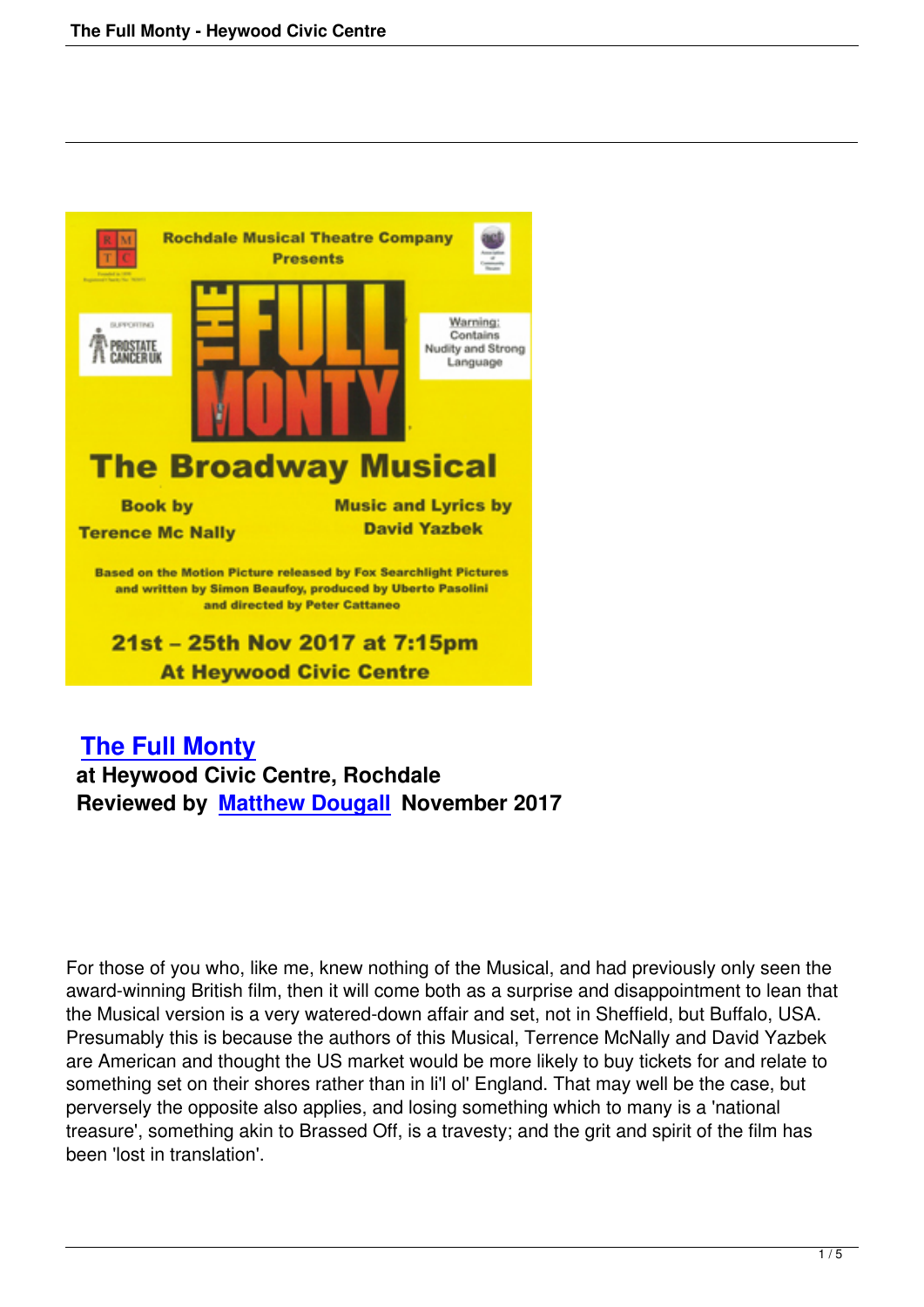.

No matter, it is what it is, and *Rochdale Musical Theatre Company* took the bull by the horns and gave it their best shot. An amateur company of over 100 years' standing - they were formed in 1898 - and one with a very good reputation for delivering high quality and entertaining shows, they are also showing just exactly how versatile they are. Last year saw them perform the North of England premiere of a new Musical, A Tale Of Two Cities, and in a complete change of mood and pace, this year, the brave choice of this show, **The Full Monty**

The story is simple; a Buffalo steel plant is laying off workers (even the foreman eventually gets his cards too), and six of these form an unlikely and off-beat troupe in order to try and earn some money and gain their self-respect, their homes, and their families back. In order to do this they decide to become a more real-to-life version of The Chippendales, only they need that extra something, something which even The Chippendales don't have or do - hence The Full Monty... they will go completely naked

There is still much to like about this Musical version, and some of the heartaches and journeys our protagonists have to go through still do wrench at our heartstrings; but all in all it is much more upbeat than the film. We do still see these six having to go through their moments of self-doubt, their fears, and having to overcome untold obstacles before they finally do perform their sell-out and much-anticipated show.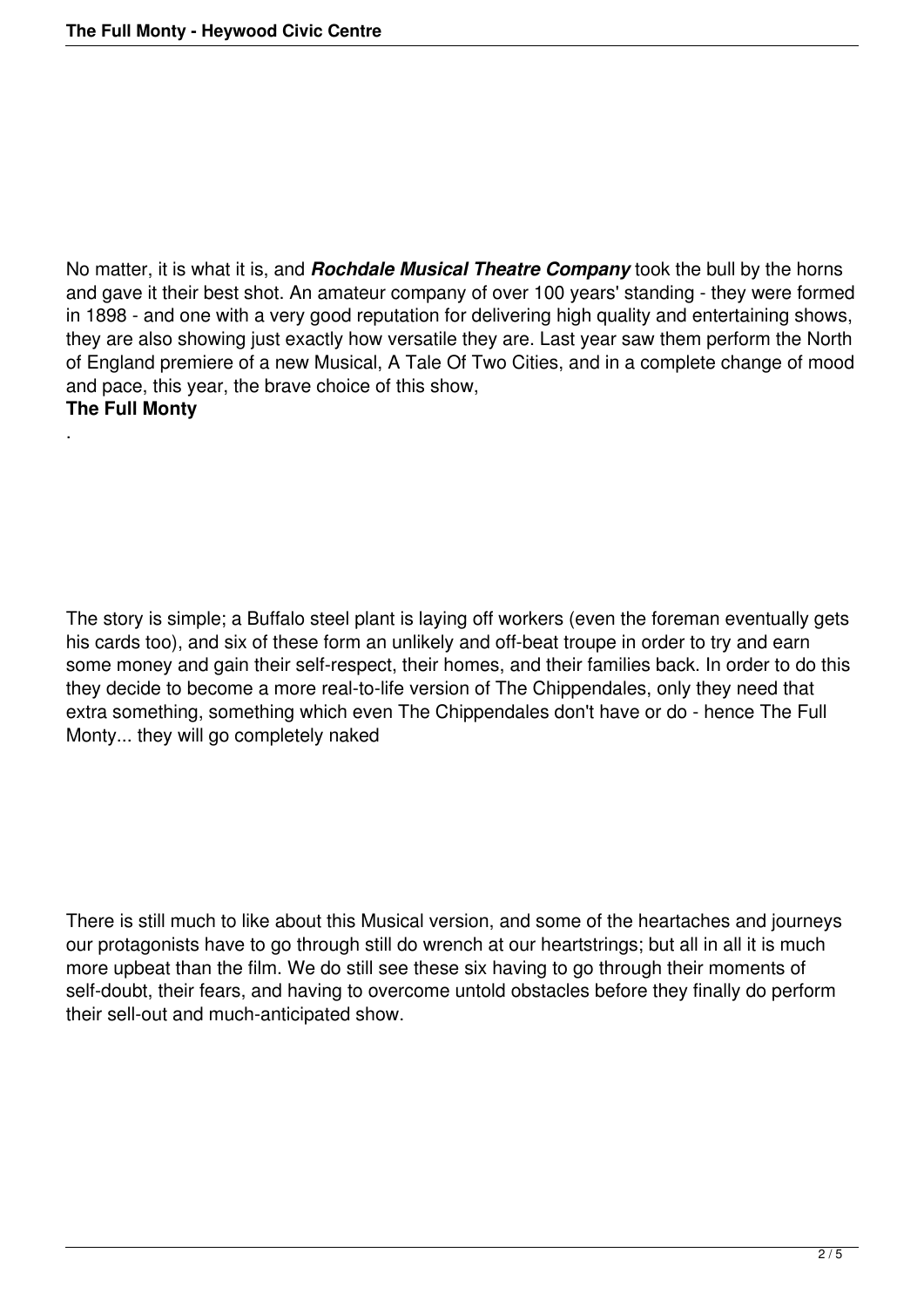The music is jaunty and catchy, and I found myself tapping my toes along to most of the tunes; although some of them are torturously difficult to sing, demanding great vocal agility from the cast, especially the lead role of Jerry. However, it has been a very long time since I heard a band for an amateur show play so beautifully and so accomplished. Under the tight but excellent direction of **Richard Lord** they were flawless and superb.

*Heywood Civic Centre* has a very wide stage, and so a portion of this stage right section in front of the tabs was given over to the band, as well as a small pit. The other side, next to the 'pit' were a couple of cabaret tables and seating which were used by the ladies when watching the stripping. The main body of the stage became more or less, everything else, using tabs, cloths, flats and dollies to bring the scenes to life. There was however a space on stage left front of tabs - diametrically opposed to the band - which in the first act was used a couple of times, but it was never entirely clear what the location of this space was. Only in the second act when it was used as Jerry's flat, did it make sense.

The six out-of-work steel workers who formed their version of The Chippendales, Hot Metal, were brilliantly cast and they sparked off each other superbly. The driving force behind the show, and the reason for the story, is Jerry - a 30-something father of a young son who lives with his divorced wife and is about to marry her new lover. Giving a truly great performance of this was **Phil Swift**. His best friend and co-worker Dave, for me was the most empathetic and believable of the sextet, and was played by **Mike Wignall**, with truth and was a joy to watch. These two are joined along the way by the hated foreman who becomes their dance teacher and eventual ally and friend, Harold, played with a touch of menace but a twinkle in the eye this evening by

## **Steve Royle**

.

. Another fellow unemployed steel-worker, now working as a security guard, and so dissatisfied with his simple life that he is trying to commit suicide, is the very insecure, and possibly gay Malcolm, played here with a touch of neurosis and very likeably, by **Dan Killeen**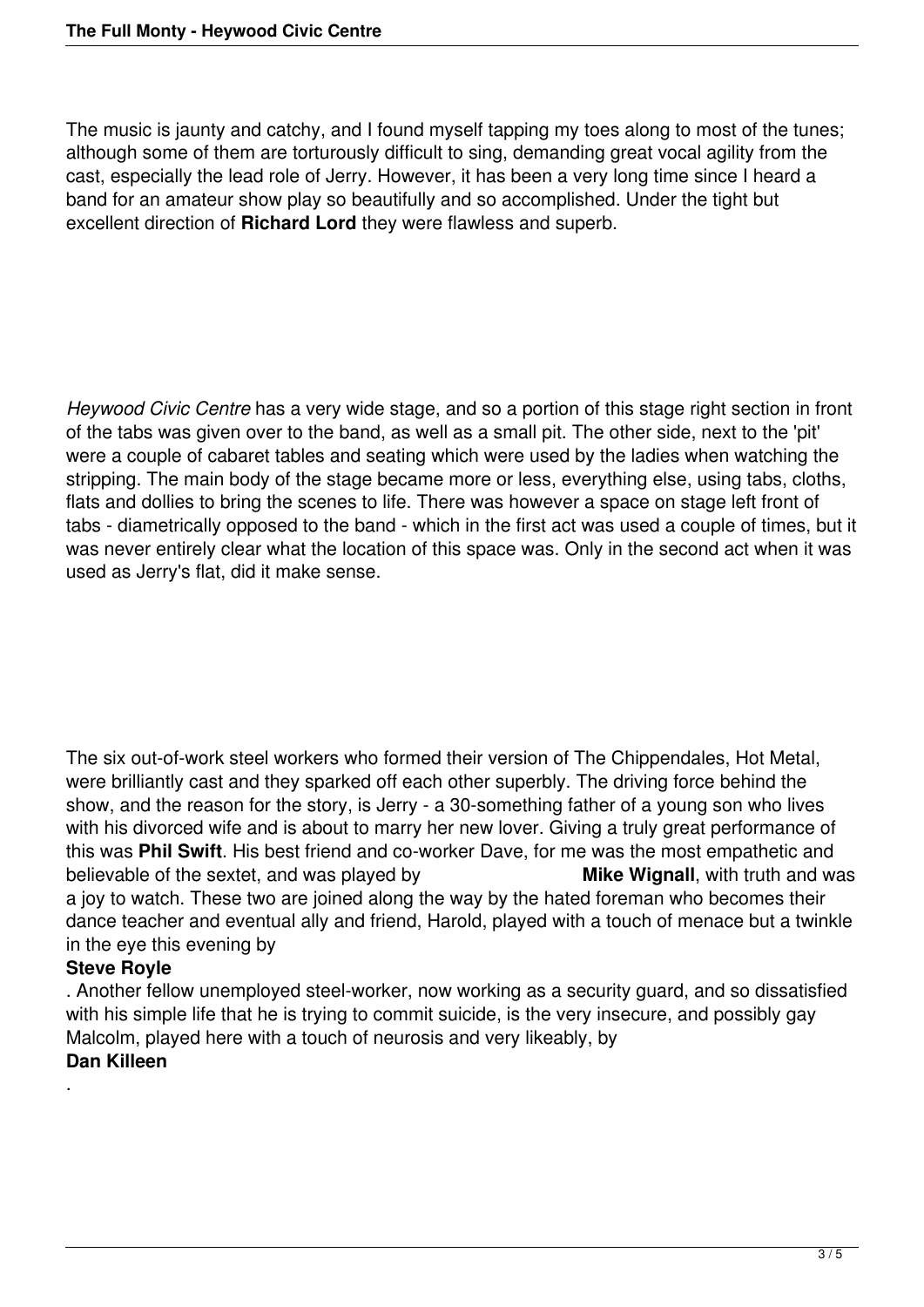The other two to join in the antics are the all-smiling, young, keen and eager Ethan, who as a finale spectacle should have actually done a wall-flip which would have been amazing (but hey...), who was played by the immensely easy-to-watch and personable **Josh Gwynne**, whilst **Marvin Nixon**

as Noah 'The Horse' made a truly lovely addition to the group. His skills as a performer should not be under-rated.

And yes, a split-second before the final blackout, and with an ingenious lighting plot, these six do go the full monty, to not just the whoops and screams of delight from the female cast members, but from the entire audience too. Massive kudos to all of you!

Supporting the men on their journey were girlfriends, wives, etc. Most of these characters somehow pale into insignificance in this story and serve only to heighten the narrative not form it. A couple though do deserve a mention here. Jerry's ex-wife Pam (**Sarah Croke**) was full of vindictive and truculence, but she had a softer side too and their son Nathan, the 13-year old

## **Sean Caffrey**

played his part extremely well with real truth. However, for me, the best supporting role must surely go to the rehearsal pianist who appears from nowhere and goes on to support and encourage them in her typical Jewish way. Jeanette, played here with a sense of fun and great timing by

## **Joanna Astley**

.

There are a few darker, more reflective moments in the show, and I especially liked You Walk With Me sung by Malcolm at his mother's graveside. In general though this is an uplifting and feel-good show which will warm your heart at the perseverance and beauty of the human spirit.